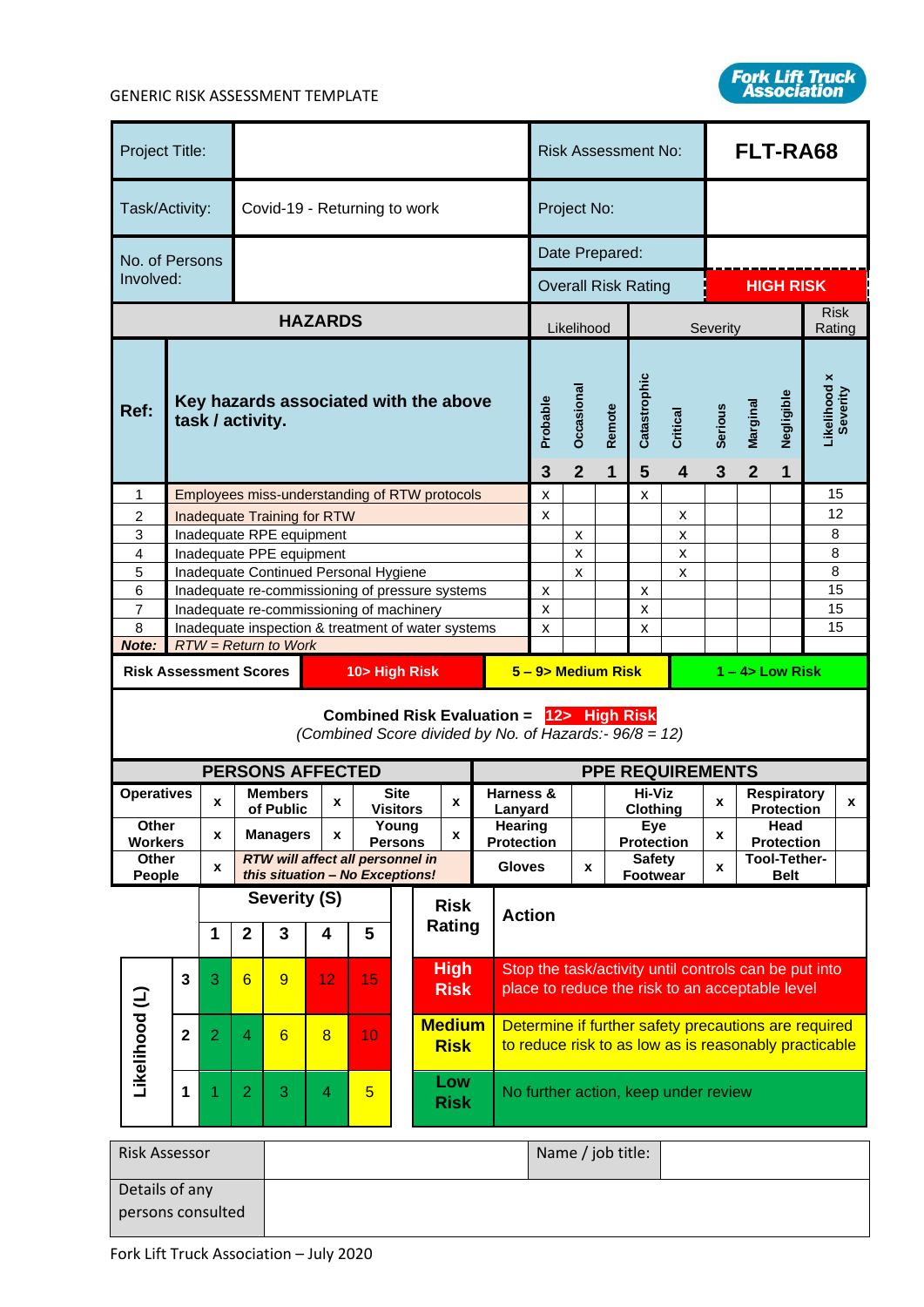

| <b>ADDITIONAL CONTROL MEASURES</b>                                                                                                                                                                                                                                                                                                                                                                                                                                                                                                                                                                                                                                                                           |                                                                                                                                                                                                                                                                                                                                                                                                                                                                                                                                                                                                                                                                          |  |  |  |  |
|--------------------------------------------------------------------------------------------------------------------------------------------------------------------------------------------------------------------------------------------------------------------------------------------------------------------------------------------------------------------------------------------------------------------------------------------------------------------------------------------------------------------------------------------------------------------------------------------------------------------------------------------------------------------------------------------------------------|--------------------------------------------------------------------------------------------------------------------------------------------------------------------------------------------------------------------------------------------------------------------------------------------------------------------------------------------------------------------------------------------------------------------------------------------------------------------------------------------------------------------------------------------------------------------------------------------------------------------------------------------------------------------------|--|--|--|--|
| Information / Instruction / Training                                                                                                                                                                                                                                                                                                                                                                                                                                                                                                                                                                                                                                                                         | <b>Managerial Controls</b>                                                                                                                                                                                                                                                                                                                                                                                                                                                                                                                                                                                                                                               |  |  |  |  |
| When staff are returning to work after the Covid-19<br>pandemic, please ensure this risk assessment is<br>communicated to everyone;<br>HM Government introduced new rules as of 4 <sup>th</sup> July 2020                                                                                                                                                                                                                                                                                                                                                                                                                                                                                                    | Employees to be reminded on a regular basis to wash their<br>hands for 20 seconds with warm water and soap and the<br>importance of proper drying. Also reminded to catch<br>coughs and sneezes in tissues - Follow Catch it, Bin it, Kill<br>it and to avoid touching face, eyes, nose or mouth with<br>unclean hands. Tissues will be made available throughout                                                                                                                                                                                                                                                                                                        |  |  |  |  |
| The 'one-metre-plus' rule in England will allow people to<br>keep a distance of one metre, rather than two metres, from<br>others, as long as they take other, extra risk measures to<br>keep themselves safe.                                                                                                                                                                                                                                                                                                                                                                                                                                                                                               | the workplace.<br>To help reduce the spread of Covid-19, reminding<br>everyone of the latest public health advice.                                                                                                                                                                                                                                                                                                                                                                                                                                                                                                                                                       |  |  |  |  |
| This means that where it is possible to keep two metres<br>apart you should, where it is not, people should keep a<br>distance of one-metre-plus. This includes wearing a face<br>mask on public transport, hand washing, screens, limiting<br>time with people and being outdoors.                                                                                                                                                                                                                                                                                                                                                                                                                          | Continuing to take steps to review work schedules<br>including start and finish times/shift patterns, working<br>from home etc., to reduce number of workers on site at<br>any one time. Also relocating workers to other tasks.                                                                                                                                                                                                                                                                                                                                                                                                                                         |  |  |  |  |
| Hand Washing & Personal Hygiene<br>Hand washing facilities with soap and hot water in<br>$\bullet$<br>place.<br>Stringent hand washing taking place.<br>$\bullet$                                                                                                                                                                                                                                                                                                                                                                                                                                                                                                                                            | Redesigning processes to ensure social distancing in<br>place, and use 'Conference Calls' instead of face to face<br>meetings, unless you can confidently maintain the latest<br>social distancing advice.                                                                                                                                                                                                                                                                                                                                                                                                                                                               |  |  |  |  |
| Paper towels/hand dyers for drying of hands.<br>٠<br>See hand washing guidance. (website details further<br>$\bullet$<br>below).<br>Gel sanitisers in any area where washing facilities are<br>$\bullet$                                                                                                                                                                                                                                                                                                                                                                                                                                                                                                     | Ensuring sufficient rest breaks for staff.<br>Rigorous checks will be carried out by line managers to<br>ensure that the necessary procedures are being followed.                                                                                                                                                                                                                                                                                                                                                                                                                                                                                                        |  |  |  |  |
| not readily available.<br>Cleaning<br>Frequently cleaning and disinfecting objects and<br>$\bullet$<br>surfaces that are touched regularly, particularly in<br>areas of high use such as door handles, light-switches<br>reception and reception areas using appropriate<br>cleaning products and methods.                                                                                                                                                                                                                                                                                                                                                                                                   | Staff to be reminded on a daily basis of the importance of<br>social distancing both in the workplace and outside of it, to<br>comply with the existing 2-metre gap (6.5 foot), or if not,<br>the new 1-metre-plus (3.3 foot, plus) gap, but with extra<br>risk measures, Management checks to ensure this is<br>adhered to.<br>Staff to be reminded that wearing of gloves is not a                                                                                                                                                                                                                                                                                     |  |  |  |  |
| <b>Social Distancing</b><br>Social Distancing - Reducing the number of persons in<br>$\bullet$<br>any work area to comply with the existing 2-metre gap<br>(6.5 foot), or if not, the new 1-metre-plus (3.3 foot,<br>plus) gap, but with extra risk measures, as<br>recommended by the Public Health Agency (see<br>website details further below).                                                                                                                                                                                                                                                                                                                                                          | substitute for good hand washing.<br>To minimise the risk of transmission of Covid-19 during<br>face-fit testing the following additional measures should be<br>carried out:<br>Both the fit tester and those being fit tested should wash<br>their hands before and after the test.                                                                                                                                                                                                                                                                                                                                                                                     |  |  |  |  |
| Social distancing also to be adhered to in canteen<br>areas and smoking areas.<br><b>Wearing of Gloves</b><br>Where Risk Assessment identifies wearing of gloves as<br>a requirement of the job, an adequate supply of these<br>will be provided.                                                                                                                                                                                                                                                                                                                                                                                                                                                            | Those being fit tested with non-disposable masks should<br>clean the mask themselves before and immediately after<br>the test using a suitable disinfectant cleaning wipe (check<br>with manufacturer to avoid damaging the mask).<br>Test face pieces that cannot be adequately disinfected                                                                                                                                                                                                                                                                                                                                                                             |  |  |  |  |
| Staff will be instructed on how to remove gloves carefully to<br>reduce contamination and how to dispose of them safely.<br>(ie, turning their gloves inside out as they take them off).<br><b>RPE</b><br>Public Health guidance on the use of RPE & PPE<br>$\bullet$<br>(Respiratory Protective Equipment & Personal<br>Protective Equipment) to protect against Covid-19,<br>relates to health care settings. In all other settings<br>individuals are asked to observe the new social<br>distancing measures to comply with the existing 2-<br>metre gap (6.5 foot), or if not, the new 1-metre-plus (3.3<br>foot, plus) gap, but with extra risk measures, and<br>practice good hand hygiene behaviours. | (e.g. disposable half masks) should not be used by more<br>than one individual.<br>Fit testers should wear disposable gloves when<br>undertaking cleaning of the tubes, hoods etc. and ensure<br>they remove gloves following correct procedure. (ie,<br>turning their gloves inside out as they take them off).<br>Internal communication channels and cascading of<br>messages through line managers will be carried out<br>regularly to reassure and support employees in a fast-<br>changing situation.<br>NOTE: By using your originally specified PPE and RPE,<br>you will be very well covered within the Covid-19 situation.<br>(see bottom of opposite column). |  |  |  |  |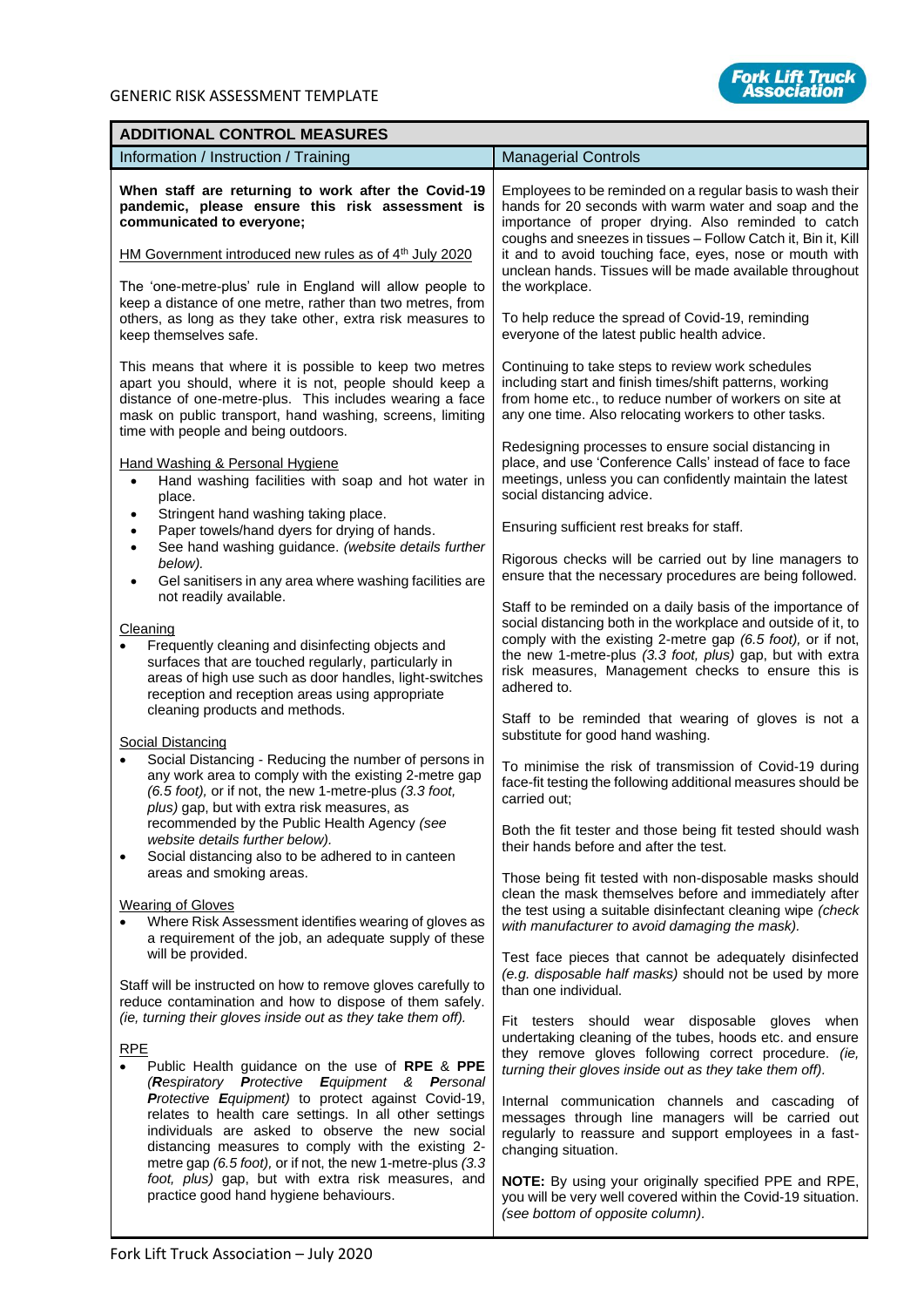

| Where RPE is a requirement for risks associated with<br>$\bullet$<br>the work undertaken the following measures will be<br>followed;<br>Tight-fitting respirators (such as disposable FFP3<br>$\bullet$<br>masks and reusable half masks) rely on having a<br>good seal with the wearer's face.<br>A face fit test will be carried out to ensure the<br>$\bullet$<br>respiratory protective equipment (RPE) can protect the<br>wearer.<br><b>NOTE:</b> All wearers must be clean shaven.<br>$\bullet$<br>All PPE and RPE shall be to the standard as listed upon<br>your usual work-based risk assessments. The World<br>Health Organisation (WHO) advises that goggles and N95<br>or FFP2 face masks, as a minimum, will provide protection<br>against disease transmission.                                                                                                                                                                                                                                                                                                                                                                                                                                                                                                                                                                                                                                                                                                                                                                                                                                                                                                                                                                                                                                                                                                                                                                                        |                                                                                                                                                                                                                                                                                                                                                                                                                                                                                                                                                                                                                                                                                                                                                                                                                                                                                                                                                                                                                                                                                                                                                                                                                                                                                                                                                                                                                                                                                                                                                                                                                                                                                                                                                                                                                                                                                                                                                                                                                                                           |
|----------------------------------------------------------------------------------------------------------------------------------------------------------------------------------------------------------------------------------------------------------------------------------------------------------------------------------------------------------------------------------------------------------------------------------------------------------------------------------------------------------------------------------------------------------------------------------------------------------------------------------------------------------------------------------------------------------------------------------------------------------------------------------------------------------------------------------------------------------------------------------------------------------------------------------------------------------------------------------------------------------------------------------------------------------------------------------------------------------------------------------------------------------------------------------------------------------------------------------------------------------------------------------------------------------------------------------------------------------------------------------------------------------------------------------------------------------------------------------------------------------------------------------------------------------------------------------------------------------------------------------------------------------------------------------------------------------------------------------------------------------------------------------------------------------------------------------------------------------------------------------------------------------------------------------------------------------------------|-----------------------------------------------------------------------------------------------------------------------------------------------------------------------------------------------------------------------------------------------------------------------------------------------------------------------------------------------------------------------------------------------------------------------------------------------------------------------------------------------------------------------------------------------------------------------------------------------------------------------------------------------------------------------------------------------------------------------------------------------------------------------------------------------------------------------------------------------------------------------------------------------------------------------------------------------------------------------------------------------------------------------------------------------------------------------------------------------------------------------------------------------------------------------------------------------------------------------------------------------------------------------------------------------------------------------------------------------------------------------------------------------------------------------------------------------------------------------------------------------------------------------------------------------------------------------------------------------------------------------------------------------------------------------------------------------------------------------------------------------------------------------------------------------------------------------------------------------------------------------------------------------------------------------------------------------------------------------------------------------------------------------------------------------------------|
| <b>Observing Physical Symptoms</b>                                                                                                                                                                                                                                                                                                                                                                                                                                                                                                                                                                                                                                                                                                                                                                                                                                                                                                                                                                                                                                                                                                                                                                                                                                                                                                                                                                                                                                                                                                                                                                                                                                                                                                                                                                                                                                                                                                                                   | <b>Procedural Controls</b>                                                                                                                                                                                                                                                                                                                                                                                                                                                                                                                                                                                                                                                                                                                                                                                                                                                                                                                                                                                                                                                                                                                                                                                                                                                                                                                                                                                                                                                                                                                                                                                                                                                                                                                                                                                                                                                                                                                                                                                                                                |
| Follow the advice & guidance on what symptoms to<br>observe in your staff; Be vigilant by acknowledging;<br>If anyone becomes unwell in the workplace with a new<br>$\bullet$<br>persistent dry cough, high temperature or one of the<br>other symptoms listed by HM UK Government, they<br>will be sent home and advised to follow the stay-at-<br>home guidance.<br>Line managers will maintain regular contact with staff<br>$\bullet$<br>members during this time.<br>If advised that a member of staff or public has<br>$\bullet$<br>developed symptoms, and were recently on our<br>premises (including where a member of staff has<br>visited other work place premises such as domestic<br>premises), the management team of the workplace will<br>contact the Public Health Authority to discuss the<br>case, identify people who have been in contact with<br>them and will take advice on any actions or<br>precautions that should be taken.<br>Means of transmission<br>It is still not exactly clear how Covid-19 spreads from<br>$\bullet$<br>person to person.<br>It can be spread in cough droplets hence the<br>$\bullet$<br>significant risk will be either from person to person or<br>by transmission on common contact points such as<br>high contact surfaces on shared work equipment &<br>environments.<br>It is still not yet clear at what point there is no risk,<br>$\bullet$<br>however, studies of other communicable diseases<br>suggest that, in most circumstances, the risk is likely<br>to be reduced significantly after 72 hours.<br>Routes of entry<br>The current understanding is that Covid-19 enters the<br>$\bullet$<br>body through the eyes, nose and mouth, hence the<br>correct application of PPE, and personal hygiene is<br>essential to preventing the spread of the virus.<br>In so far as is reasonably possible, people should<br>$\bullet$<br>continue to avoid touching their face, eyes, nose or<br>mouth. | Management to carry out an assessment of their own<br>unique staff, taking into consideration the following;<br>identify what work activity or situations might cause<br>$\bullet$<br>transmission of the virus<br>think about who could be at risk<br>$\bullet$<br>decide how likely it is that someone could be exposed<br>$\bullet$<br>act to remove the activity or situation, or if this isn't<br>$\bullet$<br>possible, control the risk<br>You must ensure, as far as is reasonably practicable, that<br>you are looking after your Employees welfare at all times,<br>by educating them to the following;<br><b>Current HM Government guidelines</b><br>$\bullet$<br>Up-to-date social distancing arrangements to comply<br>$\bullet$<br>with the existing 2-metre gap (6.5 foot), or if not, the<br>new 1-metre-plus (3.3 foot, plus) gap, but with extra<br>risk measures.<br>staggering shifts & break-times<br>$\bullet$<br>providing additional handwashing & sanitising<br>$\bullet$<br>facilities<br>Your employees must be trained to fully understand, and<br>work with, your back-to-work protocols in order to return to<br>working safely.<br>Communication & Supporting your staff<br>Communication with your staff is paramount - By keeping<br>people informed of what your business is doing, whether<br>the news is good or bad for individuals, will help them to<br>make their own decisions and give them some degree of<br>security in very uncertain times.<br>By knowing they are valued and supported by their<br>employer, and that you are continuing to prioritise their<br>health and safety, will be important to their well-being.<br>Line managers will offer support to staff who are affected<br>by the Covid-19 pandemic, or who may have a family<br>member affected.<br>Communicate with other companies who either deliver<br>to/from, or attend vehicle servicing/breakdown repair, to<br>ensure welfare facilities will be available to our drivers.<br>Allowing delivery drivers and/or service engineers |
|                                                                                                                                                                                                                                                                                                                                                                                                                                                                                                                                                                                                                                                                                                                                                                                                                                                                                                                                                                                                                                                                                                                                                                                                                                                                                                                                                                                                                                                                                                                                                                                                                                                                                                                                                                                                                                                                                                                                                                      | adequate breaks to avail of proper welfare facilities.                                                                                                                                                                                                                                                                                                                                                                                                                                                                                                                                                                                                                                                                                                                                                                                                                                                                                                                                                                                                                                                                                                                                                                                                                                                                                                                                                                                                                                                                                                                                                                                                                                                                                                                                                                                                                                                                                                                                                                                                    |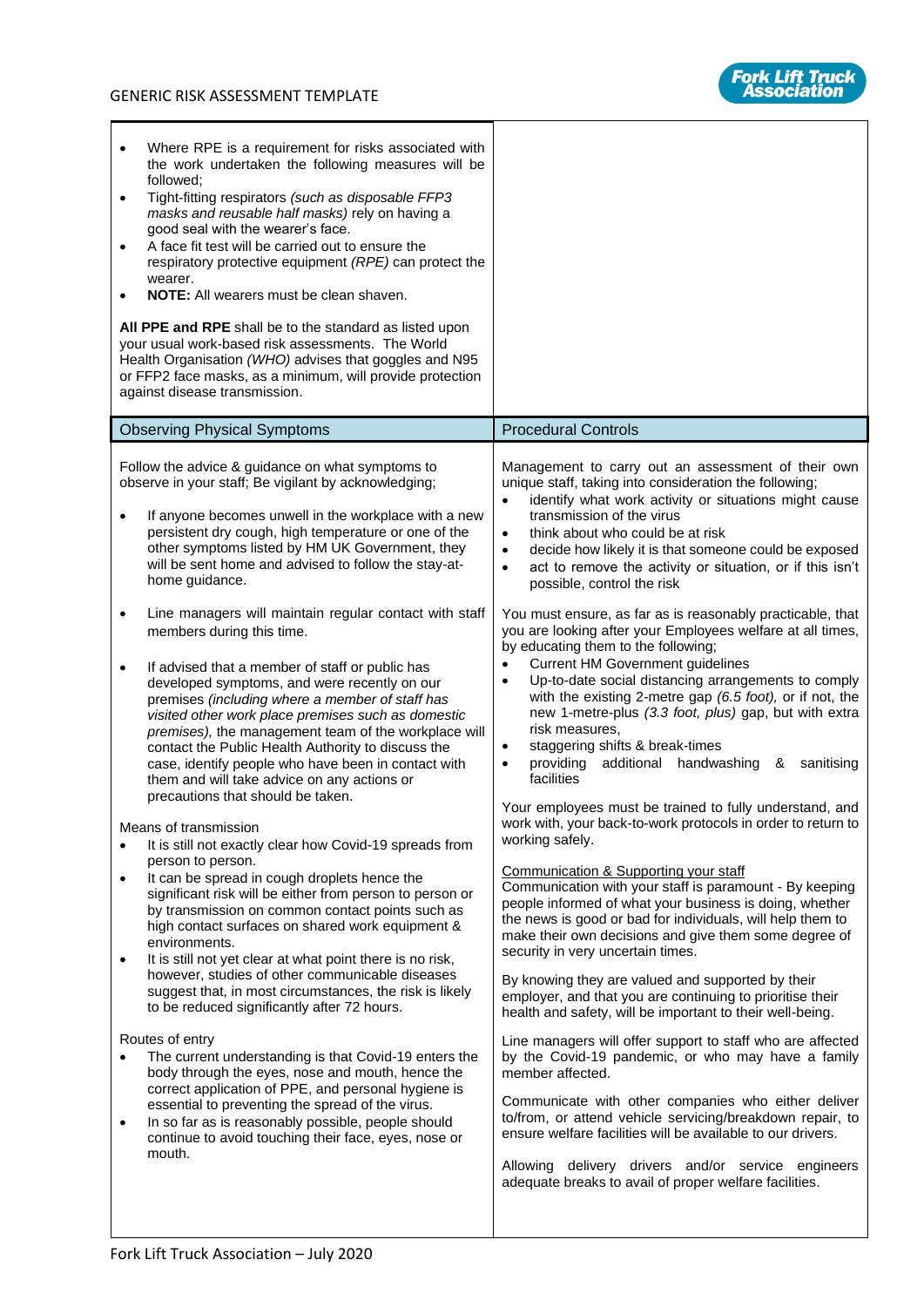

| <b>Further Information</b>                                                                                                                    | <b>Further Management Actions Required</b>                                                                                                                                                                                                                                                                                                                                                                     |  |  |  |  |
|-----------------------------------------------------------------------------------------------------------------------------------------------|----------------------------------------------------------------------------------------------------------------------------------------------------------------------------------------------------------------------------------------------------------------------------------------------------------------------------------------------------------------------------------------------------------------|--|--|--|--|
| For the following issues, please re-visit the risk<br>assessment 'RA67 - Communicable Diseases';                                              | Site management must continue to consider the<br>following issues by re-visiting the risk<br>assessment 'RA67 - Communicable Diseases';                                                                                                                                                                                                                                                                        |  |  |  |  |
| <b>Travel to Work</b>                                                                                                                         |                                                                                                                                                                                                                                                                                                                                                                                                                |  |  |  |  |
| Driving at Work                                                                                                                               | Parking arrangements<br>$\bullet$<br>Other means of transport<br>$\bullet$                                                                                                                                                                                                                                                                                                                                     |  |  |  |  |
| <b>Drivers</b><br>$\bullet$                                                                                                                   | Providing hand cleaning facilities at entrances and<br>$\bullet$                                                                                                                                                                                                                                                                                                                                               |  |  |  |  |
| <b>Toilet Facilities</b><br>$\bullet$                                                                                                         | exits.                                                                                                                                                                                                                                                                                                                                                                                                         |  |  |  |  |
| <b>Canteens and Rest Areas</b>                                                                                                                | How someone taken ill would get home.<br>$\bullet$                                                                                                                                                                                                                                                                                                                                                             |  |  |  |  |
| Changing Facilities, Showers and Drying Rooms                                                                                                 | Public transport advice<br>$\bullet$                                                                                                                                                                                                                                                                                                                                                                           |  |  |  |  |
|                                                                                                                                               | Stop all non-essential visitors.<br>$\bullet$                                                                                                                                                                                                                                                                                                                                                                  |  |  |  |  |
| The use of appropriate signage throughout the site would<br>be as follows;                                                                    | Staggered start and finish times<br>$\bullet$                                                                                                                                                                                                                                                                                                                                                                  |  |  |  |  |
| Social distancing measures throughout, inclusive<br>of Shop-floor, Offices, Canteen and Toilets, etc.,                                        | Plan site access and egress points<br>$\bullet$                                                                                                                                                                                                                                                                                                                                                                |  |  |  |  |
| to comply with the existing 2-metre gap (6.5 foot),<br>or if not, the new 1-metre-plus (3.3 foot, plus) gap,<br>but with extra risk measures, | $\bullet$<br>Remind workers to be vigilant of symptoms and what<br>to do in those circumstances                                                                                                                                                                                                                                                                                                                |  |  |  |  |
| Visitors requirements                                                                                                                         | Remove or dispose of entry systems requiring skin<br>$\bullet$<br>contact                                                                                                                                                                                                                                                                                                                                      |  |  |  |  |
| Delivery Driver requirements                                                                                                                  | Require all workers to wash their hands for 20<br>$\bullet$                                                                                                                                                                                                                                                                                                                                                    |  |  |  |  |
| 'Wash your hands' signage                                                                                                                     | seconds using soap and water when entering and<br>leaving the site.                                                                                                                                                                                                                                                                                                                                            |  |  |  |  |
| 'Use hand-sanitiser' signage                                                                                                                  | Regularly clean common contact surfaces in<br>$\bullet$<br>reception, office, access control and delivery areas                                                                                                                                                                                                                                                                                                |  |  |  |  |
| HM Government Advice Poster on Covid-19<br>(current issues on gov.uk website)                                                                 | Reduce the number of people in attendance at site<br>$\bullet$<br>inductions but maintaining social distancing<br>measures to comply with the existing 2-metre gap                                                                                                                                                                                                                                             |  |  |  |  |
| Continuously remind everyone that to control the risk of<br>infection, they must:                                                             | (6.5 foot), or if not, the new 1-metre-plus (3.3 foot,<br>plus) gap, but with extra risk measures,                                                                                                                                                                                                                                                                                                             |  |  |  |  |
| Keep a safe distance from others<br>(current & latest social distancing measures to                                                           | Delivery drivers should remain in their vehicles.                                                                                                                                                                                                                                                                                                                                                              |  |  |  |  |
| comply with the existing 2-metre gap ((6.5 foot)),<br>or if not, the new 1-metre-plus ((3.3 foot, plus))                                      | Toilet Facilities (social distancing guidance)<br>$\bullet$                                                                                                                                                                                                                                                                                                                                                    |  |  |  |  |
| gap, but with extra risk measures.)                                                                                                           | Canteens and Rest Areas (social distancing<br>$\bullet$<br>guidance)                                                                                                                                                                                                                                                                                                                                           |  |  |  |  |
| Limit contact with other people                                                                                                               | Drinking water (disposable receptacles)<br>$\bullet$                                                                                                                                                                                                                                                                                                                                                           |  |  |  |  |
| Keep washing their hands regularly                                                                                                            | Always consider arrangements for monitoring<br>$\bullet$<br>compliance.                                                                                                                                                                                                                                                                                                                                        |  |  |  |  |
|                                                                                                                                               | Changing Facilities, Showers and Drying Rooms<br>$\bullet$                                                                                                                                                                                                                                                                                                                                                     |  |  |  |  |
|                                                                                                                                               | Continue to consider the Mental Health of everyone and<br>be aware that some employees who had a reasonable<br>adjustment before, may now need a different one on their<br>return to the workplace. Similarly, many individuals who<br>didn't previously have a mental health condition may now<br>have experienced mental health challenges and would<br>possibly need to discuss changes that may help them. |  |  |  |  |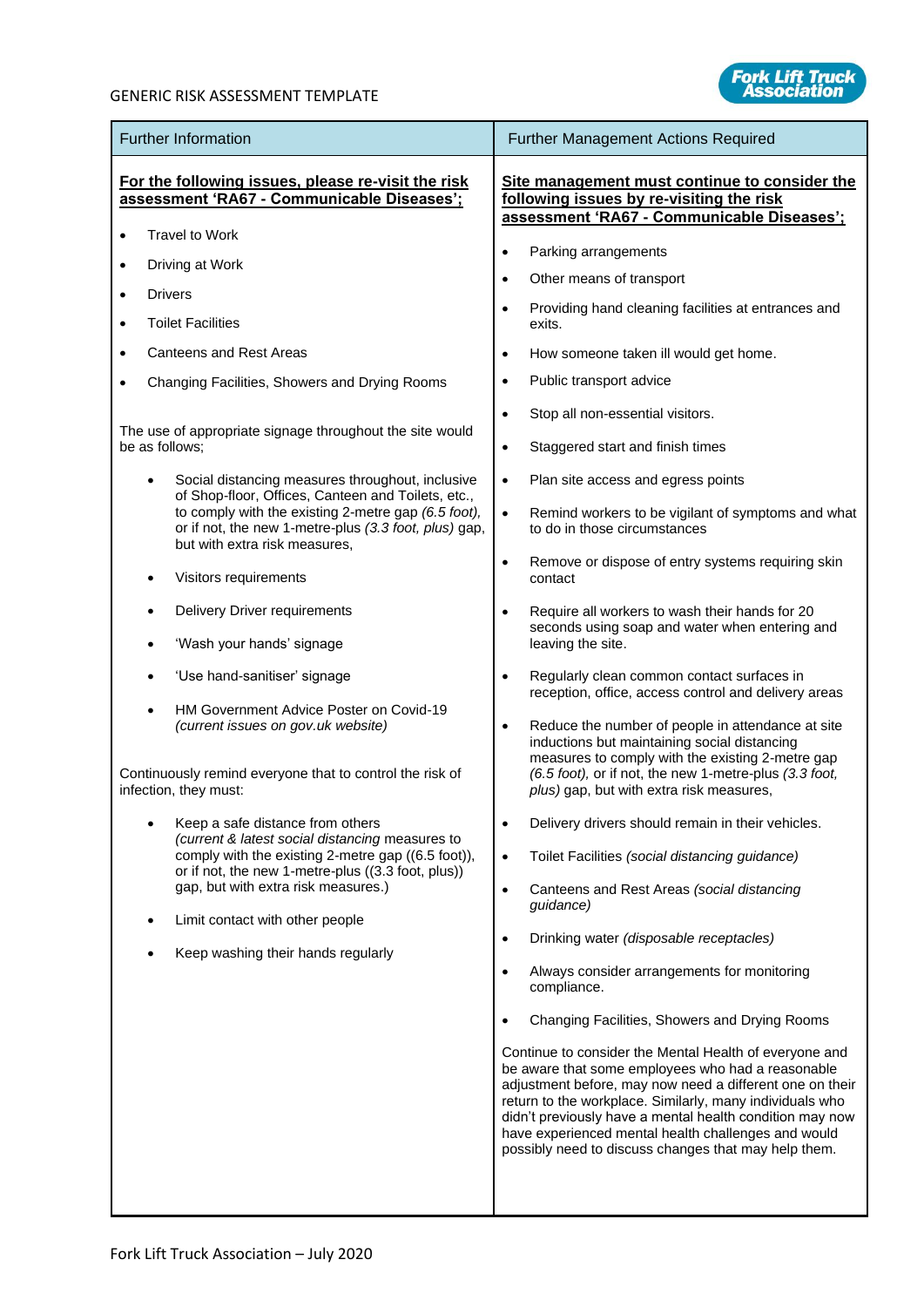

| <b>Engineers Working on Customer Sites</b>                                                                                                                                                                                                                                                                                                                                                                                                                                                                                                                                                                                                                                                                                                                                                                                                                                                                                                                                                                                                                                                                                                                                                          | <b>Managerial Controls</b>                                                                                                                                                                                                                                                                                                                                                                                                                                                                                                                                                                                                                                                                                                                                                                                                                                                                                                                                                                                                                                                                                                                                                                                                                                                                                                                                                                                                                                                                                                                                                                                                                                                                                                                                                                                                                                         |
|-----------------------------------------------------------------------------------------------------------------------------------------------------------------------------------------------------------------------------------------------------------------------------------------------------------------------------------------------------------------------------------------------------------------------------------------------------------------------------------------------------------------------------------------------------------------------------------------------------------------------------------------------------------------------------------------------------------------------------------------------------------------------------------------------------------------------------------------------------------------------------------------------------------------------------------------------------------------------------------------------------------------------------------------------------------------------------------------------------------------------------------------------------------------------------------------------------|--------------------------------------------------------------------------------------------------------------------------------------------------------------------------------------------------------------------------------------------------------------------------------------------------------------------------------------------------------------------------------------------------------------------------------------------------------------------------------------------------------------------------------------------------------------------------------------------------------------------------------------------------------------------------------------------------------------------------------------------------------------------------------------------------------------------------------------------------------------------------------------------------------------------------------------------------------------------------------------------------------------------------------------------------------------------------------------------------------------------------------------------------------------------------------------------------------------------------------------------------------------------------------------------------------------------------------------------------------------------------------------------------------------------------------------------------------------------------------------------------------------------------------------------------------------------------------------------------------------------------------------------------------------------------------------------------------------------------------------------------------------------------------------------------------------------------------------------------------------------|
| Please re-visit the risk assessment 'RA67 -<br><b>Communicable Diseases' for extensive and</b><br>comprehensive information regarding working on<br>customer sites.                                                                                                                                                                                                                                                                                                                                                                                                                                                                                                                                                                                                                                                                                                                                                                                                                                                                                                                                                                                                                                 | Please re-visit the risk assessment 'RA67 -<br><b>Communicable Diseases' for extensive and</b><br>comprehensive information regarding managerial<br>controls.                                                                                                                                                                                                                                                                                                                                                                                                                                                                                                                                                                                                                                                                                                                                                                                                                                                                                                                                                                                                                                                                                                                                                                                                                                                                                                                                                                                                                                                                                                                                                                                                                                                                                                      |
| <b>Restarting Workplace Pressure Systems</b>                                                                                                                                                                                                                                                                                                                                                                                                                                                                                                                                                                                                                                                                                                                                                                                                                                                                                                                                                                                                                                                                                                                                                        | <b>Managerial Controls</b>                                                                                                                                                                                                                                                                                                                                                                                                                                                                                                                                                                                                                                                                                                                                                                                                                                                                                                                                                                                                                                                                                                                                                                                                                                                                                                                                                                                                                                                                                                                                                                                                                                                                                                                                                                                                                                         |
| Pressure systems can be standalone or part of individual<br>machines, processes and site (ancillary) services and<br>include:<br>steam boilers<br>air compressors and receivers<br>industrial refrigeration systems<br>٠<br>hydraulic cylinders for vehicle and passenger lifts<br>6<br>articulated jibs<br><b>Safety issues</b><br>There are safety issues from contamination of fluids and/or<br>gases generated that can cause unexpected behaviour of<br>the pressure elements of machinery leading to unintended<br>outcomes, such as:<br>• water ingress - condensate forming in steam vessels due<br>to external temperature changes, causing violent energy<br>exchange (possible explosion)<br>• air ingress - due to seal degradation on hydraulic<br>cylinders, etc., permitting air to be drawn leading to creep<br>or unintended movement of mechanical parts<br>• internal structural corrosion - particularly from cooling of<br>steam systems, forming pooling of condensate in the<br>base of vessels<br>• bypass of safety devices - is possible following incorrect<br>re-assembly of pipework after cleaning (in particular,<br>explosion can occur when solvents are involved) | If pressure systems have not been used for an extended<br>period of time due to COVID-19 pandemic, they may<br>become unsafe.<br>If pressure systems forming part of machinery have<br>exceeded their examination period, you should get the<br>agreement of a competent advisor before restarting the<br>machine.<br>For more information see the appropriate website link<br>'Equipment & Machinery' at the end of this assessment.<br>Restarting a pressure system safely<br>We recommend that you should regard the start-up of all<br>pressure systems forming part of machinery as a<br>functional pressure test. (see the safety precautions<br>detailed in 'requirements for safety testing', further<br>below).<br>Starting up any pressure system from cold can<br>significantly affect the mechanical behaviour of vessels,<br>pipework and moving parts.<br>For example:<br>steam systems should be gradually warmed through<br>$\bullet$<br>to prevent cracking of steel or cast-iron components<br>pressure relief valves contain mechanical spring<br>$\bullet$<br>mechanisms. There is potential that these may have<br>seized or fatigued as a result of a constant level of<br>compression over a period of time. We<br>recommended that you closely inspect and test<br>safety devices like these. If you have any concerns,<br>replace them. (ie, for a new one that has relevant<br>certificates)<br>hydraulic fluids will be more viscous when cold;<br>$\bullet$<br>often, parts appear to move more sluggishly and<br>there can be a time delay in response to operating<br>controls<br>where hydraulic systems have been left switched on,<br>$\bullet$<br>continuous recirculation can result in significant<br>increase in temperature of the fluid. Unintended<br>release or hose failure would result in hot oil being<br>sprayed out |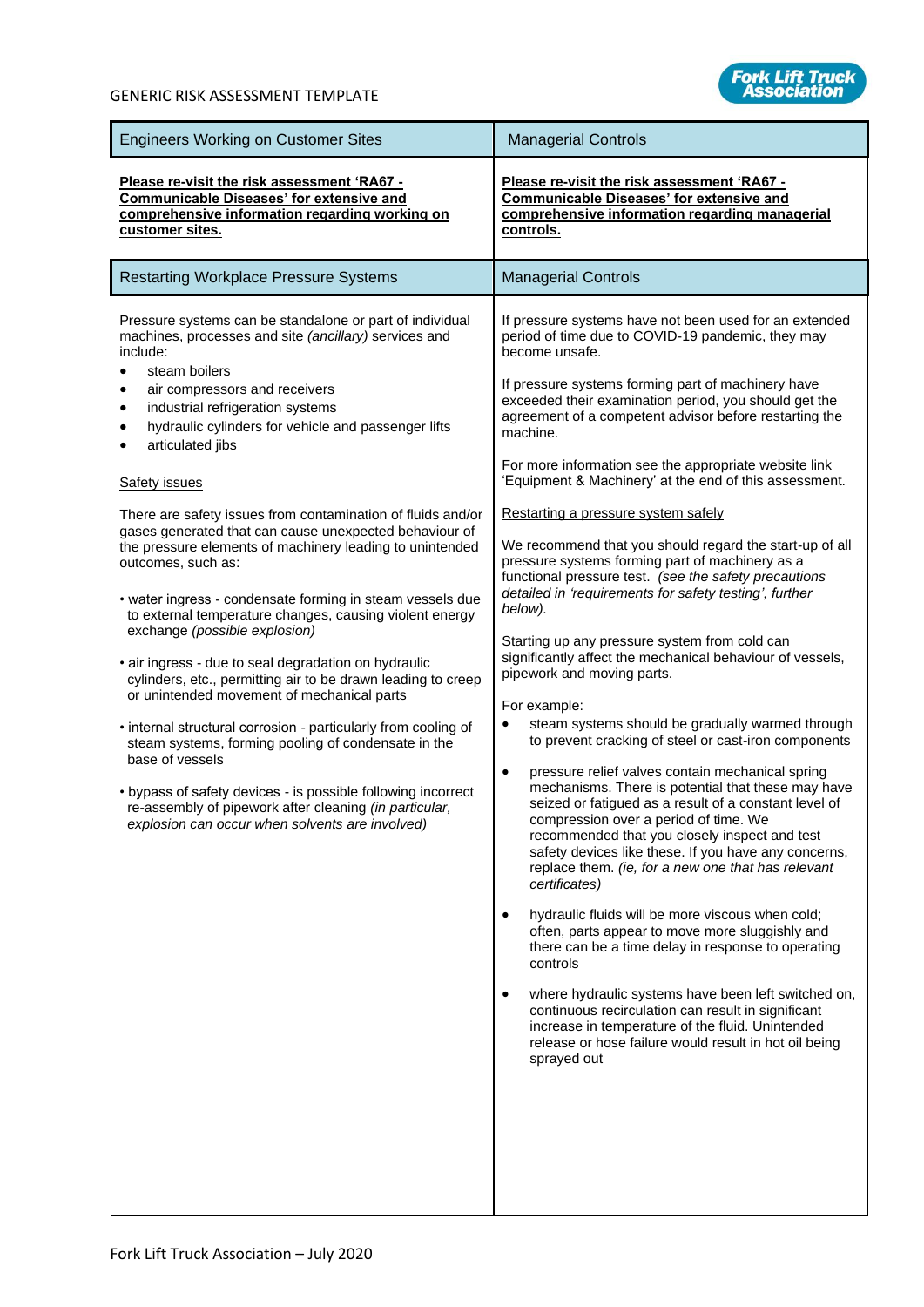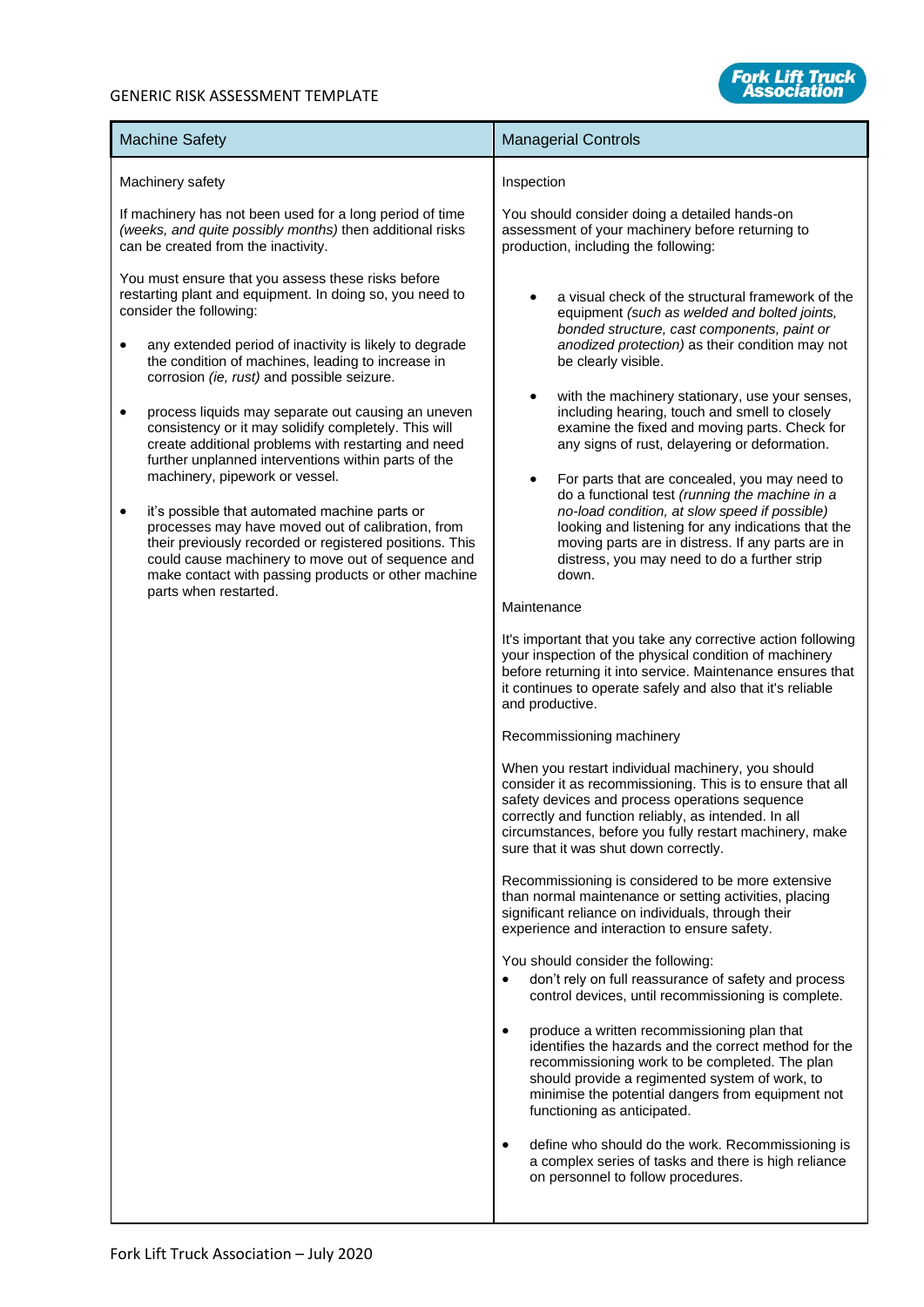

|                                                                                                                                                                                                                                                                                                                                                                                                                                                                                                                                                                                                                                                                                                                                                 | a competent engineer(s), familiar with the machinery<br>or process should devise the written instructions for<br>recommissioning, to familiarise all personnel with<br>what tasks are expected to be done and how.<br>how you will ensure that appropriate supervision is in<br>place to audit/ensure that work is being carried out<br>correctly.<br>Detailed information for the control of machinery hazards,<br>including recommissioning is contained in a British<br>Standard BS14100. (see BSI website info further below)                                                                                                                                                                                                   |
|-------------------------------------------------------------------------------------------------------------------------------------------------------------------------------------------------------------------------------------------------------------------------------------------------------------------------------------------------------------------------------------------------------------------------------------------------------------------------------------------------------------------------------------------------------------------------------------------------------------------------------------------------------------------------------------------------------------------------------------------------|-------------------------------------------------------------------------------------------------------------------------------------------------------------------------------------------------------------------------------------------------------------------------------------------------------------------------------------------------------------------------------------------------------------------------------------------------------------------------------------------------------------------------------------------------------------------------------------------------------------------------------------------------------------------------------------------------------------------------------------|
| Contractors                                                                                                                                                                                                                                                                                                                                                                                                                                                                                                                                                                                                                                                                                                                                     | <b>Comments for Management</b>                                                                                                                                                                                                                                                                                                                                                                                                                                                                                                                                                                                                                                                                                                      |
| Ensure that the use of contractors puts them under the<br>same guidance as your staff.<br>They must undergo an induction to explain the way you<br>are ensuring that your company is 'Covid-secure' and that<br>they too must follow your rules the same as your<br>employees.<br>Keep a record of attendees; Obtain signatures of all<br>persons in attendance.                                                                                                                                                                                                                                                                                                                                                                                | During & following the Covid-19 pandemic, the availability<br>of contractors may be limited due to a backlog of work<br>that was not completed during lockdown or reduced<br>numbers within the workforce due to the coronavirus.<br>Where your business relies on specialist support services<br>from contractors, such as insurance examiners or agency<br>staff, you must ensure that services are carried out by<br>those who have the necessary skills, knowledge and<br>training to do so.<br>Consider the availability and suitability of contractors (ie,<br>a contractor or sub-contractor assessment), when<br>planning for preparation and start-up of plant and<br>equipment to ensure this work is carried out safely. |
| <b>Building Safety</b>                                                                                                                                                                                                                                                                                                                                                                                                                                                                                                                                                                                                                                                                                                                          | <b>Comments for Management</b>                                                                                                                                                                                                                                                                                                                                                                                                                                                                                                                                                                                                                                                                                                      |
| <b>Building safety</b><br>• flooding or unnoticed loss of process materials, fluids etc<br>into sumps, service tunnels and pits<br>• any loss of secondary protections such as cooling water<br>supplies or fire suppression systems<br>• nesting of birds or other wildlife in vents, intakes or<br>exhausts from specific equipment<br>• accumulation of gases or oxygen depleted atmospheres<br>in areas where material would not otherwise stand for<br>long periods<br>• potential degradation of material stacks, particularly bales<br>of organic material that produce methane as they<br>decompose<br>• building closure or reduced occupancy during the<br>outbreak that could lead to water system stagnation due<br>to lack of use. | Building safety includes the provision of general services<br>such as ventilation, fire protection and site services,<br>including water, air and electricity, together with material<br>storage areas and fume extraction.<br>If the condition of these general services has<br>deteriorated, there is increased potential of danger, for<br>example, from fire, explosion or the collapse of stored<br>material.<br>Employers should check the condition of these general<br>building services, as listed in the opposite column.                                                                                                                                                                                                 |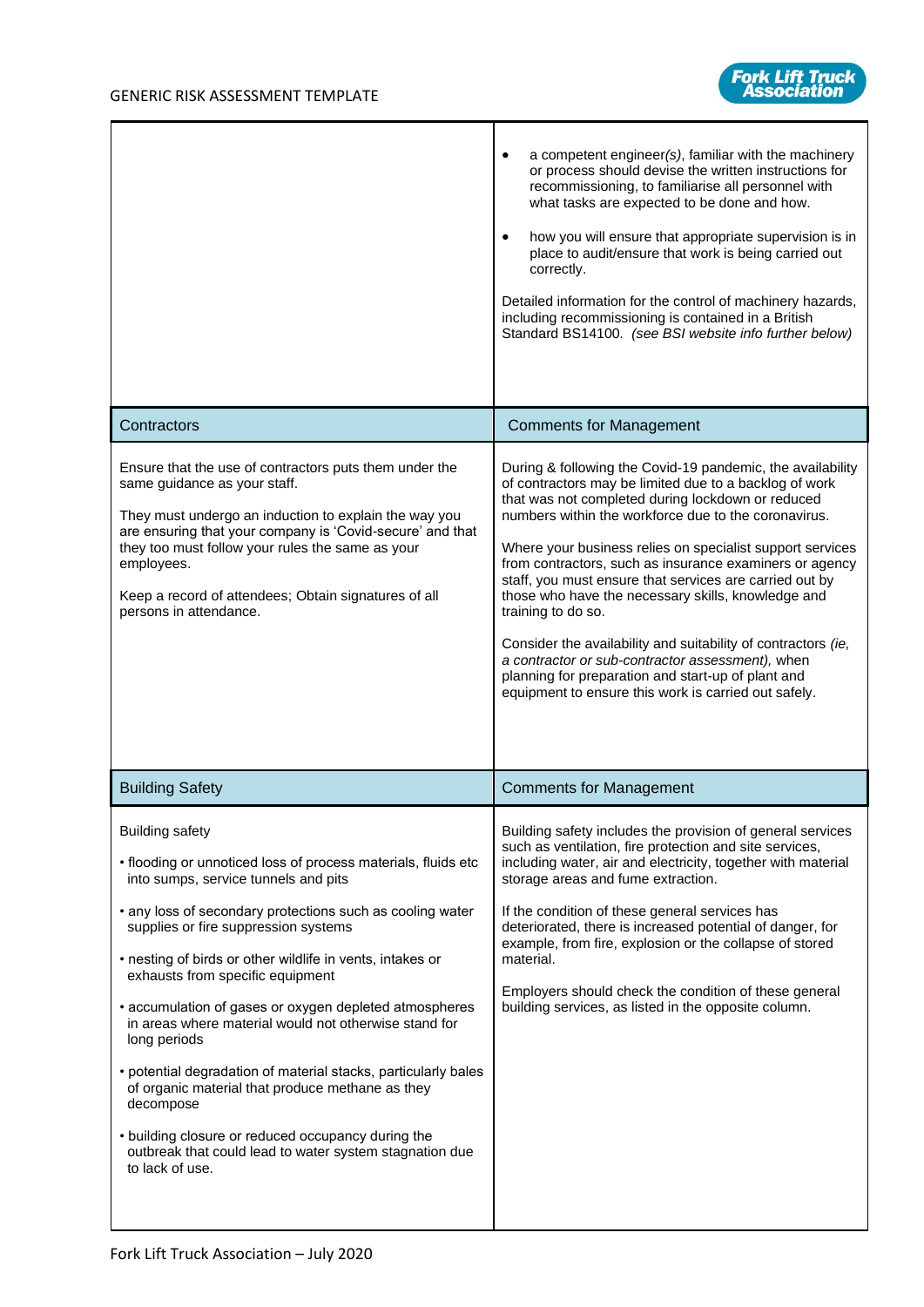

| Legionella Risks from Water Systems<br>following a shut-down                                                                                                                                                                                                                                                                                                                                                                                                                                                                                                                                                                                                                                                                                                          | <b>Comments for Management</b>                                                                                                                                                                                                                                                                                                                                                                                                                                                                     |
|-----------------------------------------------------------------------------------------------------------------------------------------------------------------------------------------------------------------------------------------------------------------------------------------------------------------------------------------------------------------------------------------------------------------------------------------------------------------------------------------------------------------------------------------------------------------------------------------------------------------------------------------------------------------------------------------------------------------------------------------------------------------------|----------------------------------------------------------------------------------------------------------------------------------------------------------------------------------------------------------------------------------------------------------------------------------------------------------------------------------------------------------------------------------------------------------------------------------------------------------------------------------------------------|
| Hot and cold-water systems<br>If hot and cold-water outlets are used infrequently, flush<br>them weekly to prevent water stagnation.                                                                                                                                                                                                                                                                                                                                                                                                                                                                                                                                                                                                                                  | Please re-visit RA59 'Legionella & Legionnaire's<br>Disease' to better understand the implications of leaving<br>water to stand within pipes, taps and other areas of the<br>workplace for a long time.                                                                                                                                                                                                                                                                                            |
| If you cannot do this, work with your competent person or<br>people to ensure systems are cleaned (if required) and<br>disinfected before the building is occupied.                                                                                                                                                                                                                                                                                                                                                                                                                                                                                                                                                                                                   | Employers, the self-employed and people in control of<br>premises, such as landlords, have a duty to protect<br>people by identifying and controlling risks associated with<br>legionella.                                                                                                                                                                                                                                                                                                         |
| This includes ensuring that:<br>• adequately trained personnel are available to carry out<br>essential checks and monitoring<br>• chemical supplies are maintained and dosed<br>appropriately                                                                                                                                                                                                                                                                                                                                                                                                                                                                                                                                                                         | If your building was closed or has reduced occupancy<br>during the COVID-19 pandemic, water system stagnation<br>can occur due to lack of use, increasing the risks of<br>Legionnaires' disease.                                                                                                                                                                                                                                                                                                   |
| Air conditioning units<br>If your workplace has been closed for an extended period<br>and has air conditioning units that have a source of water<br>that can generate aerosol, you will need to assess the<br>risks of legionella being present within them before<br>restarting.                                                                                                                                                                                                                                                                                                                                                                                                                                                                                     | You should review your risk assessment and manage the<br>legionella risks when you:<br>• reinstate a water system or start using it again<br>• restart some types of air conditioning units<br>If the water system is still used regularly, maintain the<br>appropriate measures to prevent legionella growth.                                                                                                                                                                                     |
| Small wall or ceiling-mounted units with closed cooling<br>systems should not present a risk.                                                                                                                                                                                                                                                                                                                                                                                                                                                                                                                                                                                                                                                                         | You should have reviewed operations in advance and<br>have existing plans in place to ensure safe systems of<br>work continue during any shutdown.                                                                                                                                                                                                                                                                                                                                                 |
| Larger units may present a risk if they have improperly<br>drained condensate trays, or humidifier or evaporative<br>cooling sections where water can stagnate, becoming a<br>reservoir for bacteria to grow.                                                                                                                                                                                                                                                                                                                                                                                                                                                                                                                                                         | When you review your specific risk assessment, decide<br>what the risks are for your units and if you need to clean<br>them safely, before they are turned on.                                                                                                                                                                                                                                                                                                                                     |
| Methods of control                                                                                                                                                                                                                                                                                                                                                                                                                                                                                                                                                                                                                                                                                                                                                    | Methods of control                                                                                                                                                                                                                                                                                                                                                                                                                                                                                 |
| Personal protective equipment (PPE) required for cleaning<br>water systems<br>If you need to clean water systems it's likely that<br>respiratory protective equipment (RPE) will be needed.                                                                                                                                                                                                                                                                                                                                                                                                                                                                                                                                                                           | The HSE would expect you to:<br>• review your risk assessments and controls (ie, for both<br>legionella and COSHH)<br>• increase the level of monitoring during the<br>commissioning of any new controls                                                                                                                                                                                                                                                                                           |
| RPE (Respiratory Protective Equipment)<br>If your usual types of RPE are unavailable, you can source<br>alternatives as long as your risk assessment demonstrates<br>they are suitable and adequate for workers and the task.<br>RPE must; be adequate, be suitable and provide an<br>assigned protection factor of at least 20<br>Disposable RPE, such as FFP3 respirators (as used by<br>health and care workers), may still be in short supply.<br>An alternative could be:<br>• a reusable half-mask or full-face respirator fitted with a<br>P3 filter<br>• a powered respirator and hood class TH2 or TH3<br>• a powered respirator and close-fitting full-face mask class<br>TM3<br>• an air-fed hood or full-face mask supplied with breathing<br>quality air | Getting specialist help.<br>You may need advice from a competent person and/or<br>specialist to help you identify and implement suitable<br>controls for legionella.<br>The HSE recognises that getting specialist help may be<br>difficult, both during and following the Covid-19<br>pandemic.<br>If you're unable to appoint someone with the appropriate<br>authority and competence to oversee the risk controls of<br>water systems, you must consider stopping operation of<br>the systems. |
|                                                                                                                                                                                                                                                                                                                                                                                                                                                                                                                                                                                                                                                                                                                                                                       |                                                                                                                                                                                                                                                                                                                                                                                                                                                                                                    |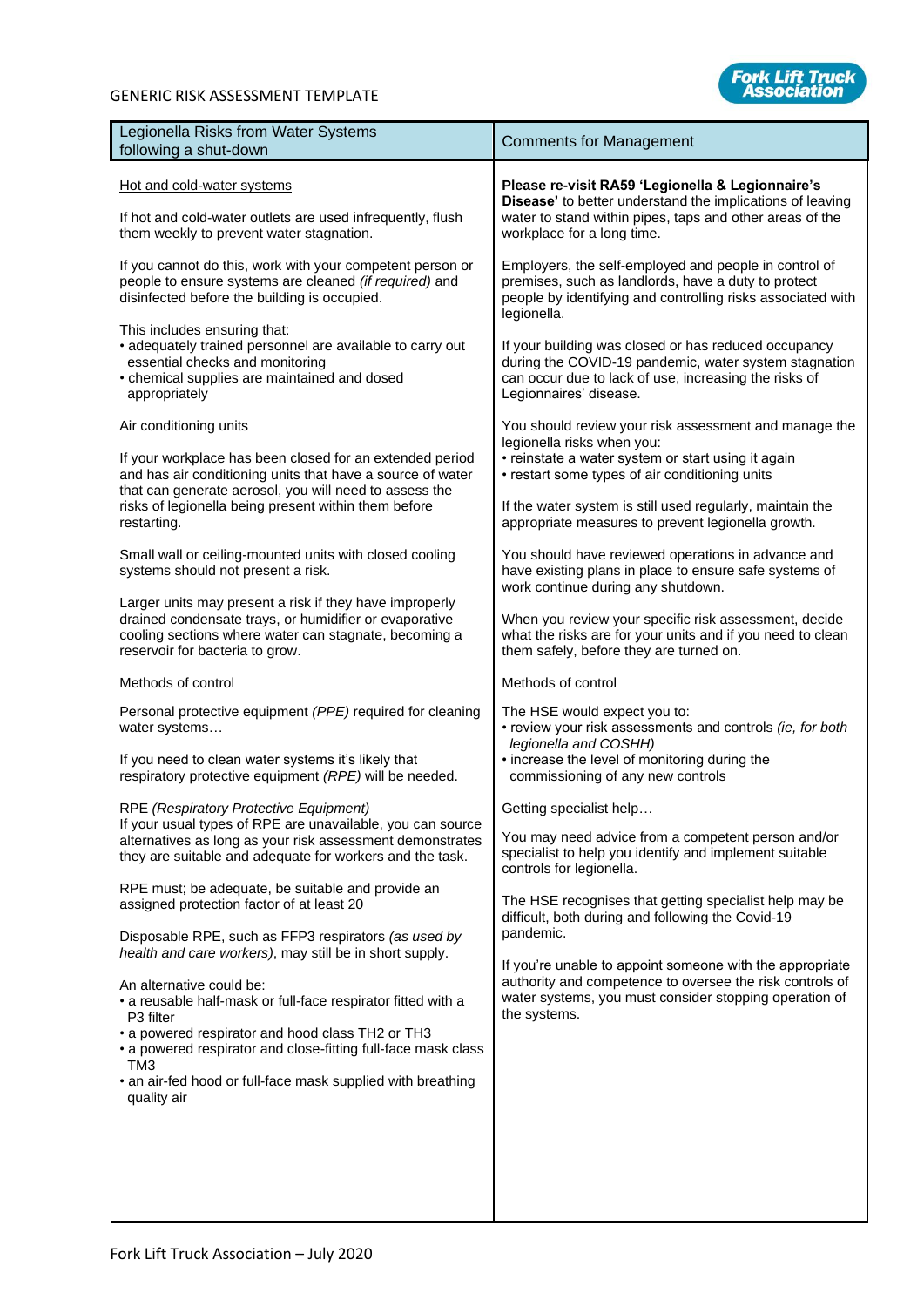

| HSE, Websites & Other Guidance                                                                                                                                                                               | <b>Further Comments</b>                                                                                                                             |
|--------------------------------------------------------------------------------------------------------------------------------------------------------------------------------------------------------------|-----------------------------------------------------------------------------------------------------------------------------------------------------|
| https://www.hse.gov.uk/pubns/gs4.htm<br>- Requirements on safety testing.                                                                                                                                    | For more information regarding the Covid-19 Pandemic,<br>please also read the FLTA Guidance notes & other<br>relevant documentation for;            |
| https://www.bsigroup.com/en-GB/standards/<br>- BSI Website for Standards                                                                                                                                     | Covid-19 - Cleaning Methods for MHE and Plant<br>$\bullet$                                                                                          |
| https://www.hse.gov.uk/coronavirus/equipment-and-<br>machinery/work-equipment.htm<br>- Equipment & Machinery                                                                                                 | Covid-19 - Advice to the Fork Lift Truck Industry<br>$\bullet$<br>(Keeping your people safe and your business<br>running)                           |
| https://www.nhs.uk/live-well/healthy-body/best-way-to-<br>wash-your-hands/                                                                                                                                   | FLTA Fact-Sheet - Key Workers<br>$\bullet$                                                                                                          |
| - Hand-washing technique                                                                                                                                                                                     | FLTA Risk Assessment RA67 'Communicable<br>$\bullet$<br>Diseases'                                                                                   |
| https://www.gov.uk/government/publications/guidance-to-<br>employers-and-businesses-about-covid-19<br>- HM Government advice to Businesses                                                                   | FLTA Risk Assessment RA59 'Legionella &<br>$\bullet$<br>Legionnaire's Disease'                                                                      |
| https://www.gov.uk/government/publications/covid-19-<br>guidance-on-social-distancing-and-for-vulnerable-people<br>- Social Distancing / Vulnerable People<br>https://www.hse.gov.uk/news/face-mask-ppe-rpe- | For further guidance on Legionnaire's Disease, visit the<br>HSE website https://www.hse.gov.uk/legionnella and read<br>the following;               |
| coronavirus.htm<br>- PPE/RPE Masks                                                                                                                                                                           | Legionnaires' disease. The control of legionella<br>$\bullet$<br>bacteria in water systems - Approved Code of<br>Practice and guidance (L8 ACOP)    |
| https://www.hse.gov.uk/news/drivers-transport-delivery-<br>coronavirus.htm<br>- Drivers & Transport                                                                                                          | Legionnaires' disease - Technical guidance<br>$\bullet$<br>(HSG274 Part 2) (PDF) - Portable Document Format                                         |
| https://www.mind.org.uk/information-support/coronavirus-<br>and-your-wellbeing/<br>- Mental Health & Wellbeing                                                                                               | You can find more information in the HSE guide<br>$\bullet$<br>Respiratory Protective Equipment at work (HSG53)<br>(PDF) - Portable Document Format |
|                                                                                                                                                                                                              |                                                                                                                                                     |
|                                                                                                                                                                                                              |                                                                                                                                                     |
|                                                                                                                                                                                                              |                                                                                                                                                     |
|                                                                                                                                                                                                              |                                                                                                                                                     |
|                                                                                                                                                                                                              |                                                                                                                                                     |
|                                                                                                                                                                                                              |                                                                                                                                                     |
|                                                                                                                                                                                                              |                                                                                                                                                     |
|                                                                                                                                                                                                              |                                                                                                                                                     |
|                                                                                                                                                                                                              |                                                                                                                                                     |
|                                                                                                                                                                                                              |                                                                                                                                                     |
|                                                                                                                                                                                                              |                                                                                                                                                     |
|                                                                                                                                                                                                              |                                                                                                                                                     |

H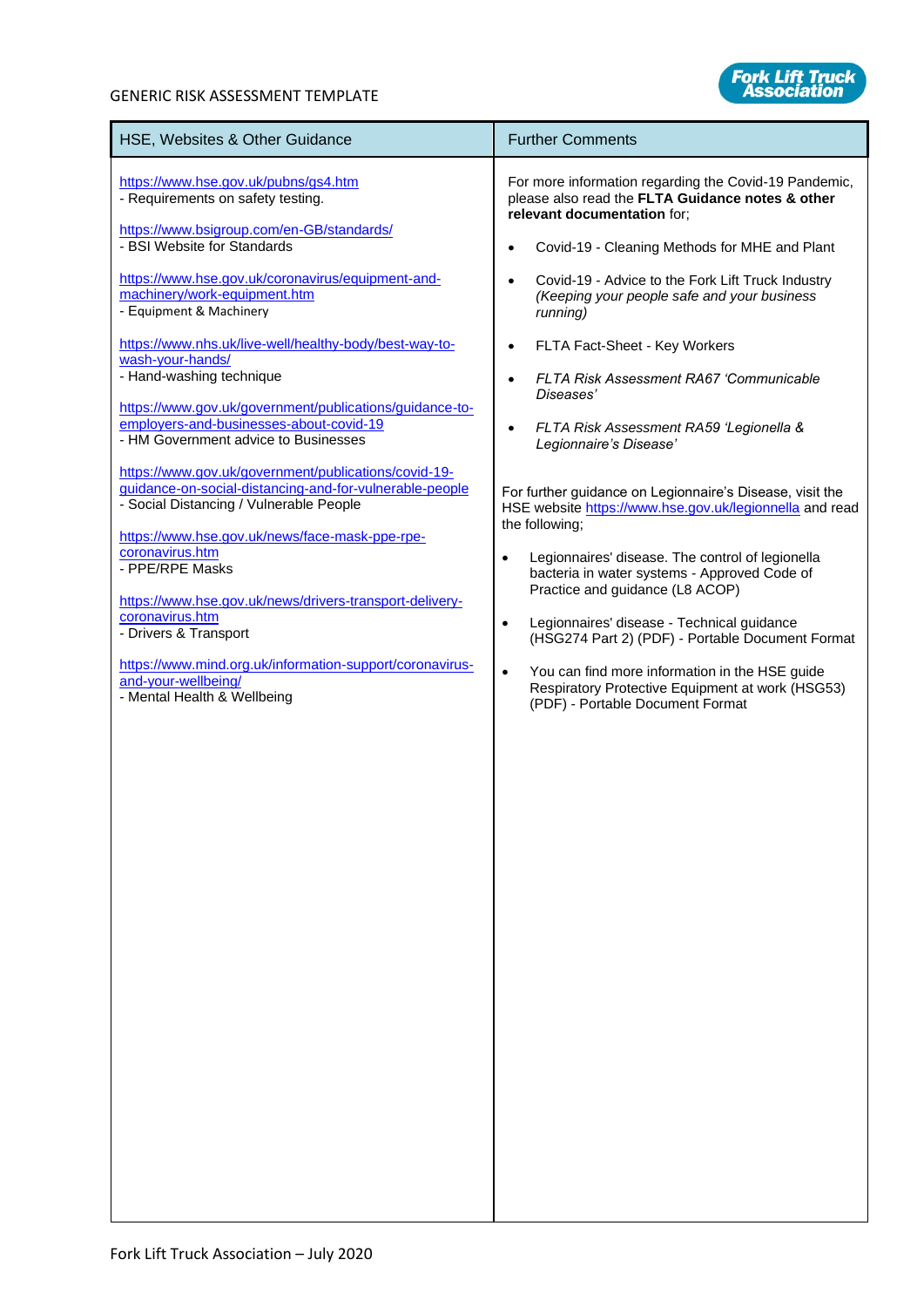

| <b>Specific Site Assessment Details</b>                                                 | <b>Site Comments</b>                                                                                                                                                                                                                                                                                        |
|-----------------------------------------------------------------------------------------|-------------------------------------------------------------------------------------------------------------------------------------------------------------------------------------------------------------------------------------------------------------------------------------------------------------|
|                                                                                         | On each site and each location, the generic assessment that follows must be reviewed to ensure<br>that all 'site-specific' significant hazards and their risks are identified and controlled. Completion of<br>this part of the document will ensure that your assessment is both appropriate and complete. |
| <b>FREQUENCY AND DURATION OF</b><br><b>ACTIVITY:</b>                                    |                                                                                                                                                                                                                                                                                                             |
| ANY ADDITIONAL SPECIFIC HAZARDS<br><b>IDENTIFIED:</b>                                   |                                                                                                                                                                                                                                                                                                             |
| ANY ADDITIONAL CONTROL MEASURES<br><b>REQUIRED:</b>                                     |                                                                                                                                                                                                                                                                                                             |
| ASSESS THE REMAINING RISKS USING<br>THE GRID ON PAGE ONE, ABOVE:<br>Low / Medium / High |                                                                                                                                                                                                                                                                                                             |
| SERIOUS AND IMMINENT DANGERS<br><b>IDENTIFIED:</b>                                      |                                                                                                                                                                                                                                                                                                             |
| <b>EMERGENCY ACTION REQUIRED:</b>                                                       |                                                                                                                                                                                                                                                                                                             |
| IF YES, WHAT ACTION                                                                     |                                                                                                                                                                                                                                                                                                             |
| <b>EMERGENCY TELEPHONE NUMBER(S)</b>                                                    |                                                                                                                                                                                                                                                                                                             |
| NAMES OF COMPETENT PERSON(S)<br>APPOINTED TO TAKE ACTION:                               |                                                                                                                                                                                                                                                                                                             |